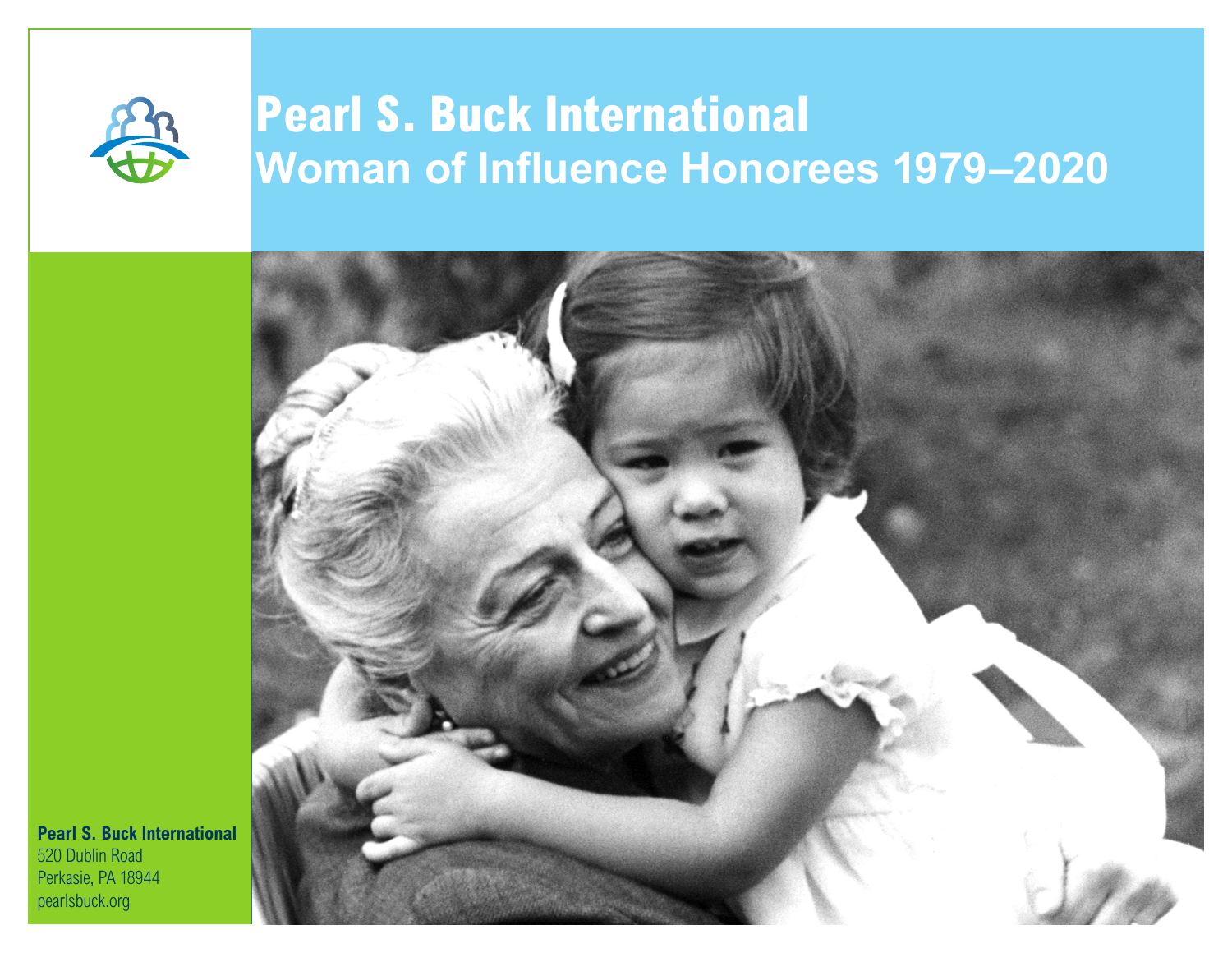#### **1979 Beverly Sills**

Beverly Sills was known around the world for her operatic talent. For years she thrilled audiences with her beautiful voice and stage presence at the Metropolitan Opera, the New York City Opera, the Vienna State Opera, and Covent Garden in London. As National Chair of the March of Dimes' Mothers' March on Birth Defects, Ms. Sills helped to raise over \$70 million in 10 years. She often met personally with parents of children born with birth-defects and visited the children in hospitals. Ms. Sills' interest and devotion to the cause of eradicating birth defects stemmed from the disabilities of her children, Muffy and Peter. At age two, Muffy was diagnosed as suffering from severe hearing loss. Several months later, Peter was diagnosed as developmentally disabled. After learning about the challenges facing both her children, Ms. Sills left the stage to personally see to their care.

#### **1980 Lois Burpee**

Lois Burpee, the daughter of a Scottish missionary, spent her formative years in the Middle East and China. After returning to the United States she retained close ties with missionaries and others working in those regions. With her husband, she maintained frequent correspondence with them. Mr. and Mrs. Burpee's philanthropic interests included aid to underdeveloped countries, the first Chinese/ American Horticultural Conference (held in Philadelphia in 1945), and the endowment of an academic chair at Bucknell University in genetics and research. Mrs. Burpee and her husband, David Burpee, strongly supported the Welcome House® adoption program.

#### **1981 Erma Bombeck**

Erma Bombeck was a high-achiever. She was a mother of three, a widely read syndicated columnist, a twicea-week commentator on *Good Morning America* (from 1975–1986), and the recipient of 16 honorary degrees. Despite her professional success, Ms. Bombeck remained committed to her family and to all children. She was especially dedicated to helping children survive cancer. Her best seller, *I Want to Grow Hair, I Want to Grow Up, I Want to Go to Boise*, was written to benefit children with cancer.

#### **1982 Sister Carmela Cristiano**

Sister Carmela M. Cristiano was an active New Jersey resident who excelled in her efforts to improve orphanages and the lives of children in need. Sister Carmela was an active supporter of Pearl S. Buck's legacy of bringing hope to children worldwide.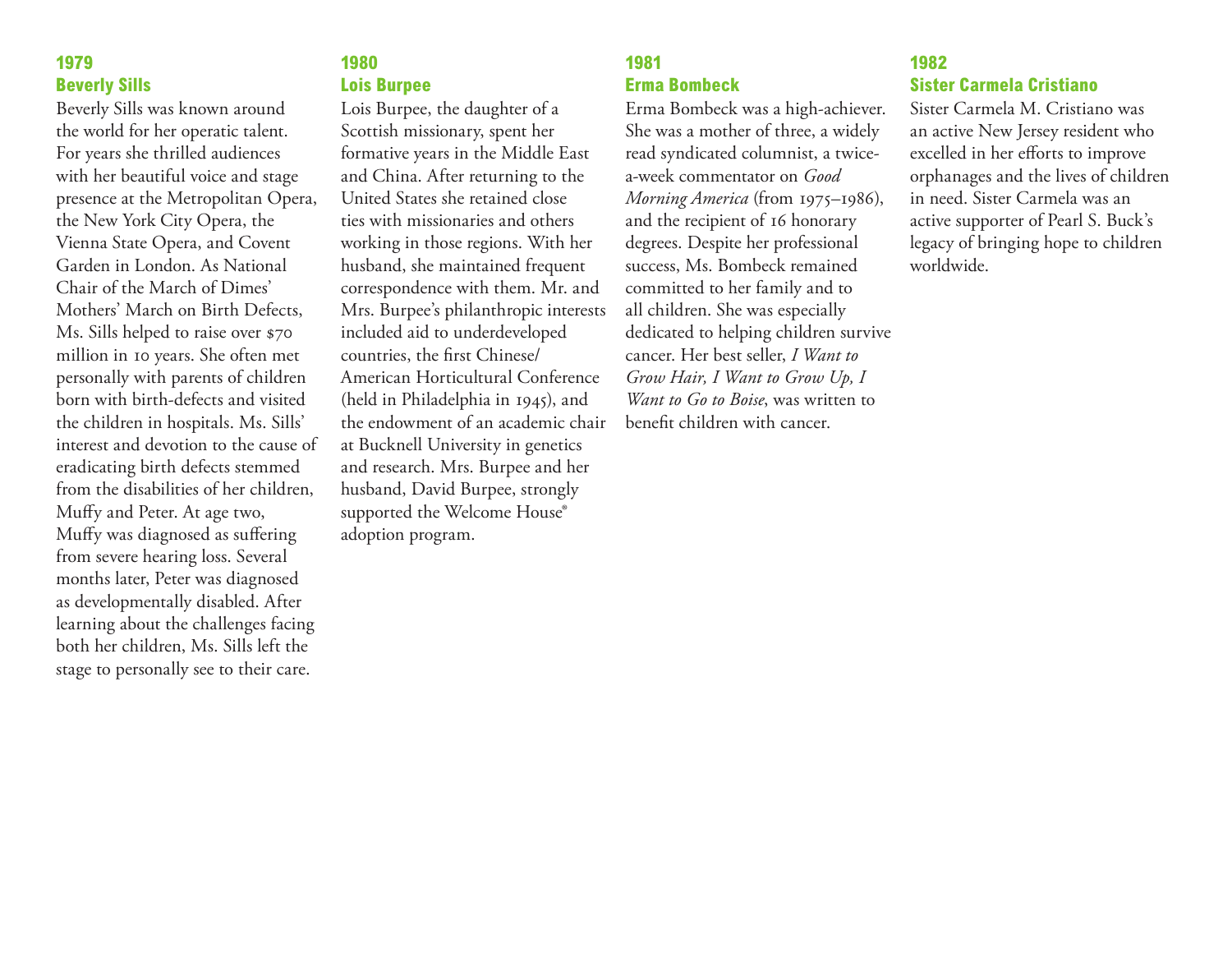#### **1983 Pearl Bailey**

Starting as a young girl, Pearl Bailey sang, performed, entertained, innovated, and captivated audiences throughout the world. She performed in night clubs, on Broadway, in movies, and on television. As magnificent as she was as an entertainer, Pearl Bailey's personal commitment to helping others was even greater. She was the US Goodwill Ambassador to the United Nations. Ms. Bailey worked with Barbara Bush on her nationwide literacy campaign and spoke to young people throughout the nation about commitment and contribution. She worked extensively for child abuse prevention and family cohesiveness.

# **1984 Lisa Richette**

The Honorable Lisa Richette was an outstanding judge in the Philadelphia Court of Common Pleas. While serving on the bench in Family Court she received the Woman of the Year Award for her crusade against violence toward children. Judge Richette was the author of *Throw Away Children*, which she wrote to bring attention to the youngest victims in society.

# **1985 Helen Hayes**

Helen Hayes' humility was as much a part of her legacy as her theater work. Her career soared with the 1935 stage drama, *Victoria Regina*, in which she portrayed Queen Victoria from girlhood to widowhood. Ms. Hayes won three Tony Awards, two Oscars, and one Emmy. Her daughter, an aspiring actress, died of polio at the age of 19, prompting Ms. Hayes to establish the Mary MacArthur Fund with the March of Dimes to aid other children with the disease and their families.

# **1987 Selma Burke**

Dr. Selma Hortense Burke was one of the most honored sculptors of her time. She is best known for her portrait of Franklin Delano Roosevelt, which is on the US dime. Dr. Burke was honored as the Woman of the Year because of her professional excellence, devotion to family, community service, and advocacy for human rights.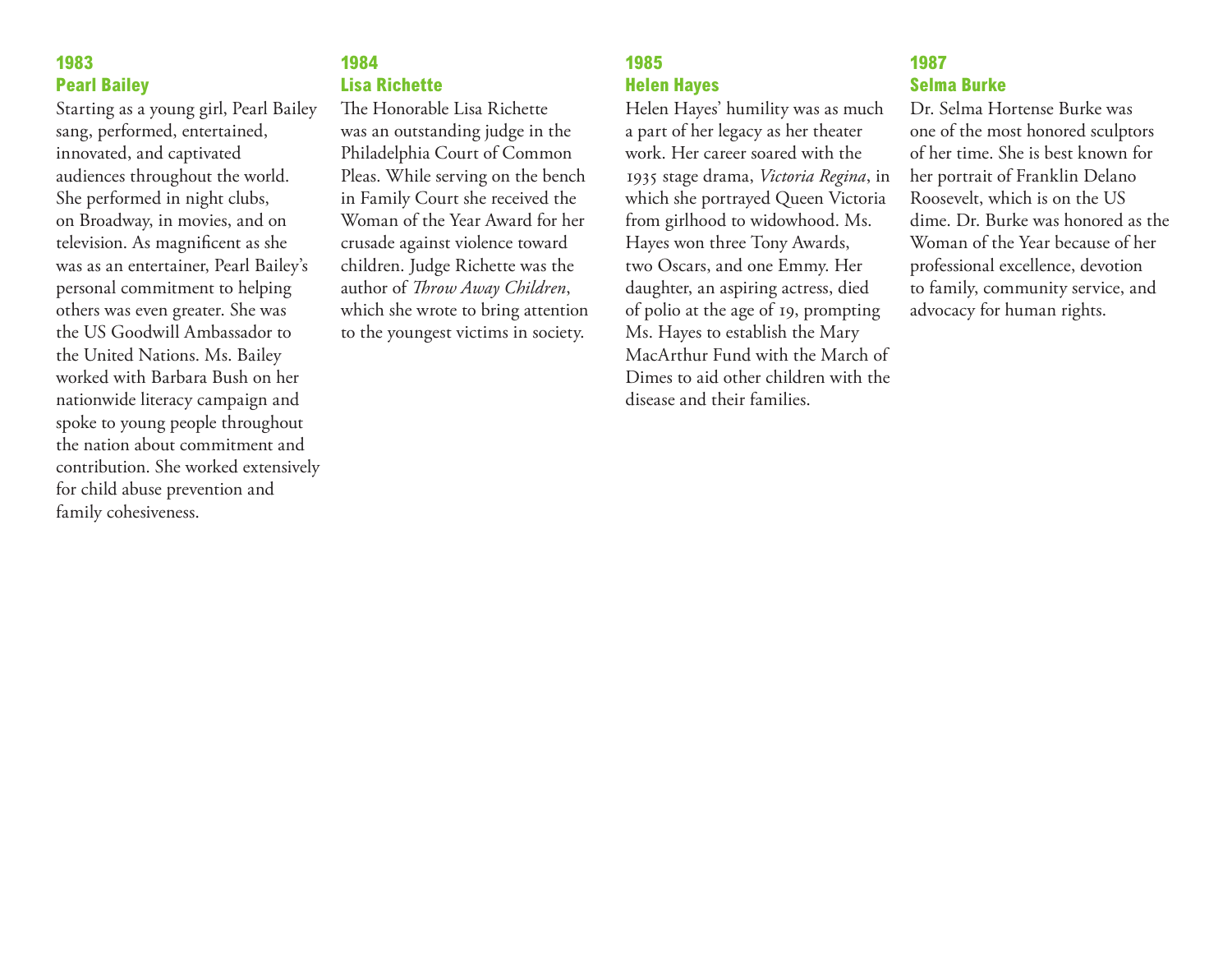#### **1988 Carol Arthur Deluise**

Carol Arthur DeLuise received her first big acting break with the national tour of *Once Upon a Mattress* and became a star on Broadway and television. Nevertheless, Carol made her family a priority. Married to comedian Dom DeLuise, Carol was determined to take an active role in the lives of her three sons. The couple were active supporters of Pearl S. Buck International. In addition to creating radio and TV public service announcements, they served as spokespersons for the organization.

## **1988 Jean Stapleton**

Jean Stapleton began her performing career as a member of the Robert Shaw Chorale. She made her professional stage debut in 1941 and enjoyed remarkable success on Broadway. When Norman Lear began assembling the cast for his television sitcom *All in the Family*, he immediately thought of Ms. Stapleton for the role of the kindhearted Bronx housewife, Edith Bunker. In addition to her stellar acting career, Ms. Stapleton was an original member of the Board of Directors of the Pearl S. Buck Foundation. She appeared in documentaries for the organization, sponsored children, and advocated for our mission of bringing hope to children worldwide.

# **1989 Rosalee Sinn**

Rosalee Sinn is active with Heifer Project International. This nonprofit organization offers hungry families around the world a way to feed themselves and become self-reliant. She is a strong supporter of social justice and believes in supplying the basic needs required to achieve self-sufficiency in order to prevent families and children from becoming undernourished.

#### **1990 Sally Jessy Raphael**

In 1982, Sally Jessy Raphael became the first woman TV talk show host. Once seen in almost 180 markets nationwide and in several countries throughout the world, the *Sally Jessy Raphael* show, was the second most popular American talk show and one of the most popular internationally. Ms. Raphael continues to support Pearl S. Buck International, UNICEF, The Falling Star Foundation for Pediatric AIDS, AMFAR, the Children's Cancer Foundation, and more.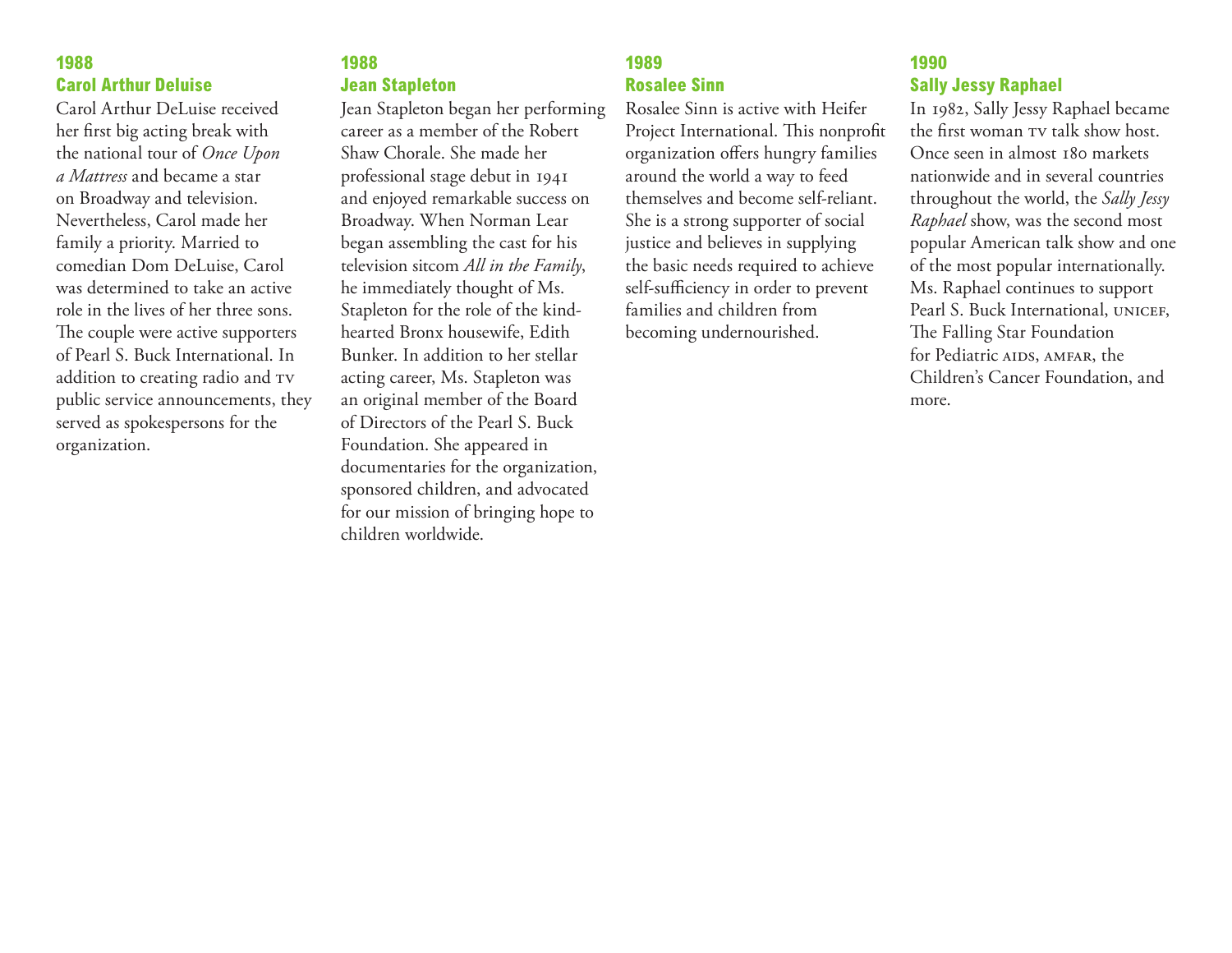#### **1991 Sharon Rockefeller**

Sharon Percy Rockefeller has served the public broadcasting community for more than 30 years as a leader and policy maker. In 1989, she became President and ceo of weta, Washington, DC's flagship public television and radio stations, and continues to guide WETA to outstanding accomplishments in broadcasting and production. In West Virginia, Mrs. Rockefeller acted as Chairman and Founder of Mountain Artisans (a quilting business for low-income artisans), served as a member of the board of directors of the Sunrise Museum, and was a teacher's assistant for the Head Start program in Coal Branch Heights.

## **1992 Audrey Meadows Six**

Born in Wu Chang, China to missionary parents, Audrey Meadows spoke nothing but Chinese until she came to the United States with her family. She had planned to study for a career in journalism until her sister Jayne persuaded her to try show business. Her television work included *The Honeymooners* and straight dramatic acting in every major television playhouse production. Later in life, Audrey left show business behind. She served as the first woman director of the First National Bank of Denver and as Honorary Vice President of Sales for Continental Airlines. She worked tirelessly with unicef to improve the lives of children in developing countries.

# **1993 Audrey Hepburn**

Audrey Hepburn boasted a colorful motion picture career that included *Sabrina*, *Breakfast at Tiffany's*, and *War and Peace*. She was nominated for a total of five Academy Awards and won the Best Actress Oscar for her role in *Roman Holiday*. In 1988, Ms. Hepburn was invited to become a Goodwill Ambassador for unicef. She traveled from Ethiopia to Thailand, bringing attention to the plight of the world's starving children. In 1992, President George H. W. Bush presented her with the Presidential Medal of Freedom for her work. Ms. Hepburn concentrated on her charitable works for UNICEF until the end of her life.

# **1994 Toni Morrison**

Toni Morrison won the Pulitzer Prize in 1988 for Beloved and in 1993 was awarded the Nobel Prize in Literature. She was appointed Goheen Professor in the Council of the Humanities at Princeton University in 1989. Ms. Morrison and Pearl S. Buck were the first women to win both awards. Ms. Morrison is well known for her humanitarian activism, especially in defense of minority children's rights. She is a member of Africa Watch and the Helsinki Watch Committee on Human Rights.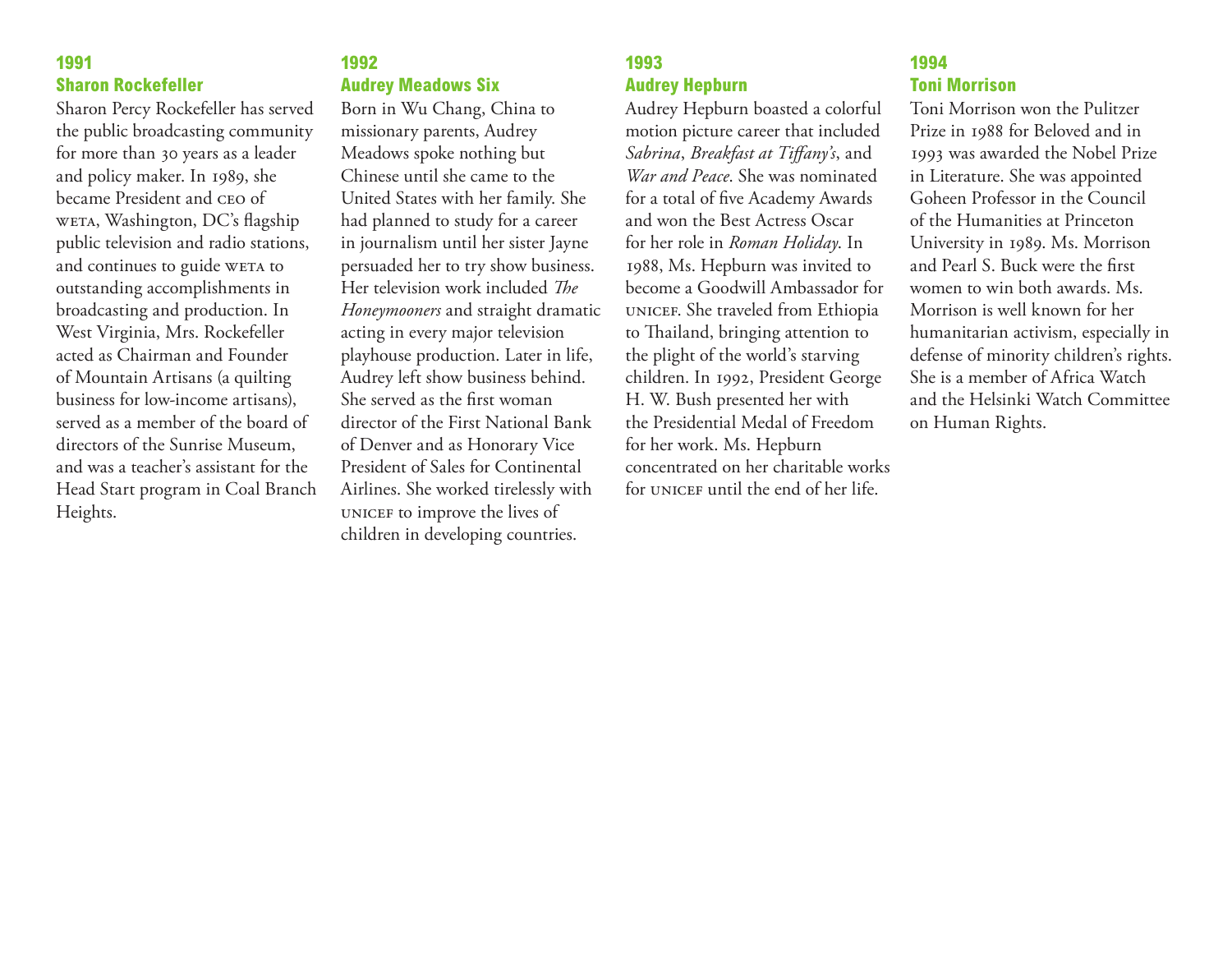#### **1995 Corazon Aquino**

The Honorable Corazon C. Aquino was President of the Republic of the Philippines from 1986 to 1992. She symbolized the power of an active, non-violent struggle in realizing the difficult transition from authoritarianism to democracy. As President, Mrs. Aquino willingly shared power and put into place a system of checks and balances for executive power. She fulfilled the single six-year term allowed her by the new constitution. Mrs. Aquino went on to chair the Benigno S. Aquino Jr. Foundation, which provided scholarships for education and helped improve the quality of life for Filipinos.

## **1996 Hanan Ashrawi**

As the former spokesperson for Palestinians in the Israeli-occupied territories of Gaza and the West Bank, Dr. Hanan Ashrawi helped broker the famed Israeli-Palestinian declaration of principles that led to the creation of an independent Palestinian entry in Gaza and the West Bank. Founder of the Palestinian Independent Commission for Citizens' Rights, Dr. Ashrawi served as a member of the Palestinian Council and was an English professor at Birzeit University. In 1995, she published her memoirs, *This Side of Peace: A Personal Account*.

# **1997 Aung San Suu Kyi**

Aung San Suu Kyi was the leader of Burma's democratic movement. Her political party, the National League for Democracy, was elected democratically in 1989, but prevented from taking office. In 1991, she was awarded the Nobel Peace Prize, which she was unable to accept in person. From 2009 through 2010 Suu Kyi was kept under either full house arrest or restricted access. Since 2016, she has served as the Foreign Minister and State Counsellor of Burma.

## **1998 Sheryl Lee Ralph**

Sheryl Lee Ralph achieved critical acclaim in many areas of the entertainment business. In 1985, she founded the Los Angeles Children's Toy Drive with Denzel Washington and his wife, Pauletta, to provide toys, books and clothing to children living in L.A.' s housing projects. She also produced *Divas: Simply Singing*, a staged evening of song and entertainment that became one of the biggest AIDS fundraisers in Hollywood.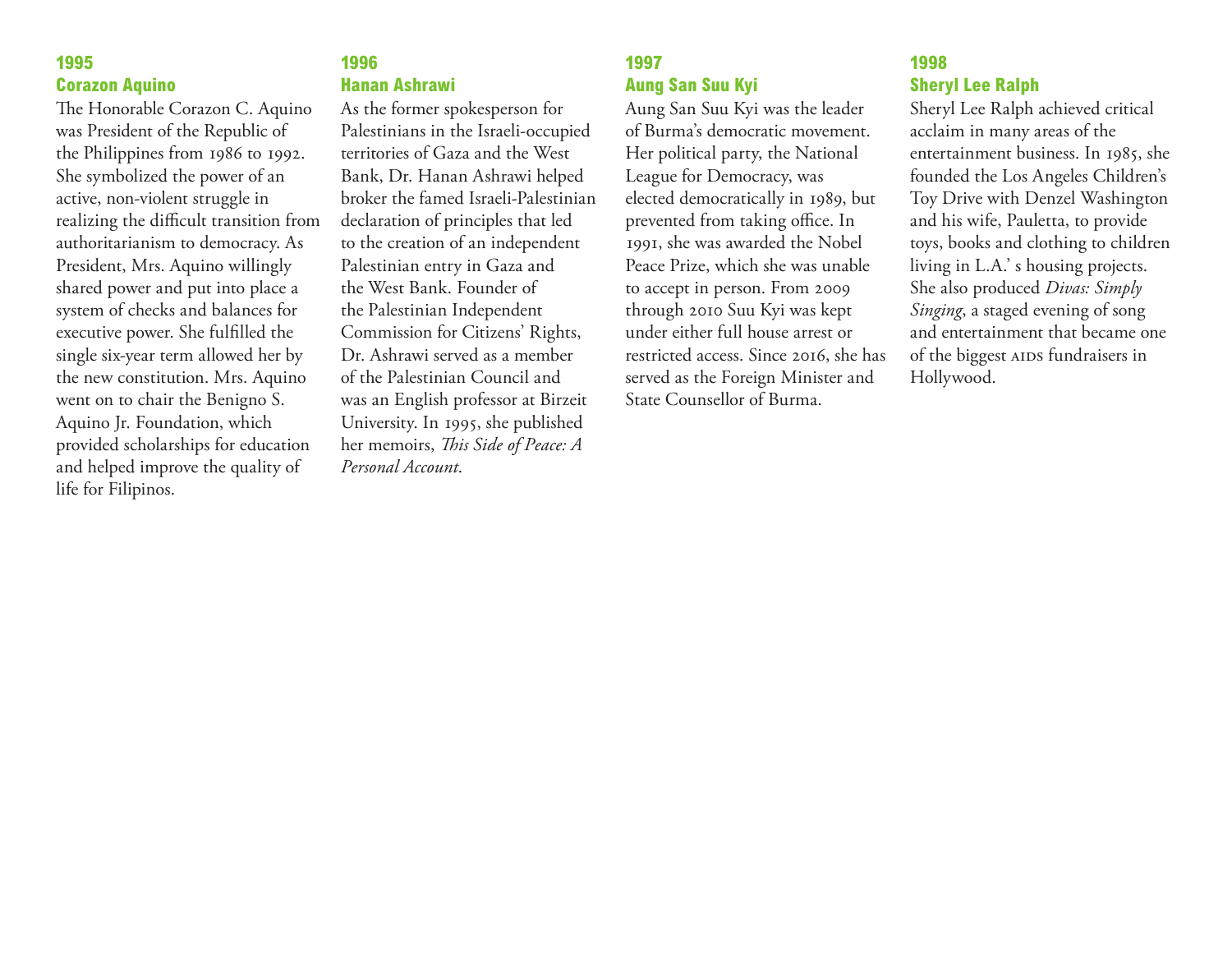#### **1999 Hillary Clinton**

Hillary Rodham Clinton became First Lady of the United States in 1993. Her deep commitment to children led Mrs. Clinton to champion efforts to increase immunizations for preschool-age children, push for an expansion for children's health insurance coverage, advocate for innovative prenatal care, and raise awareness of the impact of tobacco on children. Ms. Clinton served as a US Senator from New York (2001–2009), US Secretary of State (2009–2013), and ran for President in 2016.

### **2000 Lee Hee-Ho**

Lee Hee-Ho became the First Lady of the Republic of Korea in 1997. Mrs. Lee has a strong history of social activism on behalf of women and children, especially in her home country. She worked with a number of minority welfare organizations and continues her tireless work for women and children.

# **2001 Janice Walsh**

Janice Comfort Walsh was adopted in 1925 at the age of three months by Pearl S. Buck and Lossing Buck. Ms. Walsh spent her early years in China and Japan. She and her mother returned to the United States in 1934. In 1935 Pearl S. Buck married Richard J. Walsh. The family settled at Green Hills Farm in Bucks County, Pennsylvania, which became a National Historic Landmark in 1980. The international headquarters of Pearl S. Buck International is located on this site.

## **2002 Amelia Juico Gordon**

Amelia Juico Gordon was the former Mayor and Assemblywoman of Olongapo City in the Philippines. She legally adopted 54 children and changed the lives of thousands more as the founder of the Boys Town and Girls Home, which provided shelter and opportunity for orphaned Filipino children of American descent in Olongapo City. She was a selfless, dedicated champion for the underprivileged and vulnerable sectors of society. Her untiring demonstration of love and compassion for abandoned children as well as victims of violence, oppression, and other forms of socio-economic deprivations was remarkable.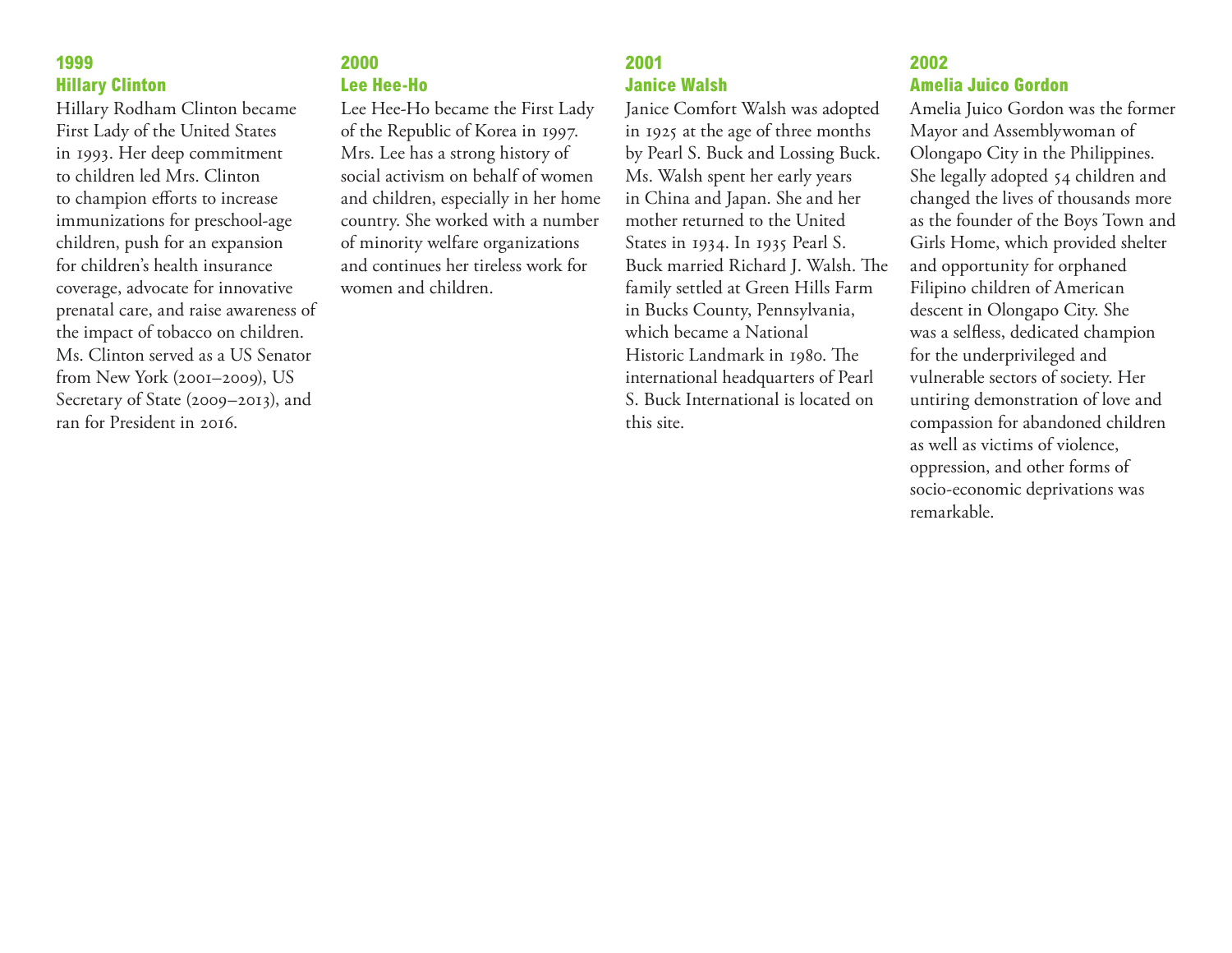#### **2006 Laura Bush**

Laura Bush served as First Lady of the United States from 2001–2009. She has made many contributions in the areas of humanitarian outreach and cross-cultural understanding. Mrs. Bush worked on behalf of public/private partnerships between the United States Agency for International Development (USAID), Project Hope, and other private health care organizations that help equip and train pediatric health care professionals worldwide. She supported the initiative to build a National Children's Hospital in Iraq, served as Honorary Ambassador for the Decade of Literacy of the United Nations Educational, Scientific and Cultural Organization (unesco), and continues her commitment to efforts that educate people throughout the world. In 2002 Mrs. Bush created the Laura Bush Foundation for America's Libraries.

## **2007 Molly Holt**

Molly Holt achieved worldwide recognition for her work in community health treatment and her pioneering advocacy for improved care of disabled children and adoptees around the globe. She served as Chair of the Board of Directors of Holt Children Services in Korea and oversaw the Ilsan Center, a world-class facility in South Korea serving 300 residents with mental or physical disabilities since 1961.

# **2009 Rosalind Wee**

Rosalind L. Wee is a woman of Filipino-Chinese descent, who was raised and lives in the Philippines. She is married to Lee Hiong Wee and blessed with six children. She is a spirited woman who actively works as an entrepreneur, humanitarian, mother, and serious golfer—despite being diagnosed as legally blind after a brain tumor operation. Mrs. Wee was the President of the Pearl S. Buck Foundation Philippines, Inc. She served as Treasurer of the Philippine National Red Cross (Quezon City Chapter) as well as Board member of the inspirational Shepherd's Voice Radio and  $\mathsf{rv}$ Foundation, Inc. and Tagaytay Hospital and Medical Center. Mrs. Wee also served as President of the Philippine Federation of Local Councils of Women.

### **2010 Sheryl WuDunn**

Sheryl WuDunn, the first Asian-American reporter to win a Pulitzer Prize, is a best-selling author, business executive and lecturer. She is co-author of *Half the Sky: Turning Oppression into Opportunity for Women Worldwide*. She challenges people to turn oppression into opportunity for women worldwide. Ms. WuDunn also led the development of the Half the Sky multi-media effort creating a thoughtful, effective philanthropic strategy that includes an online social game and a documentary series.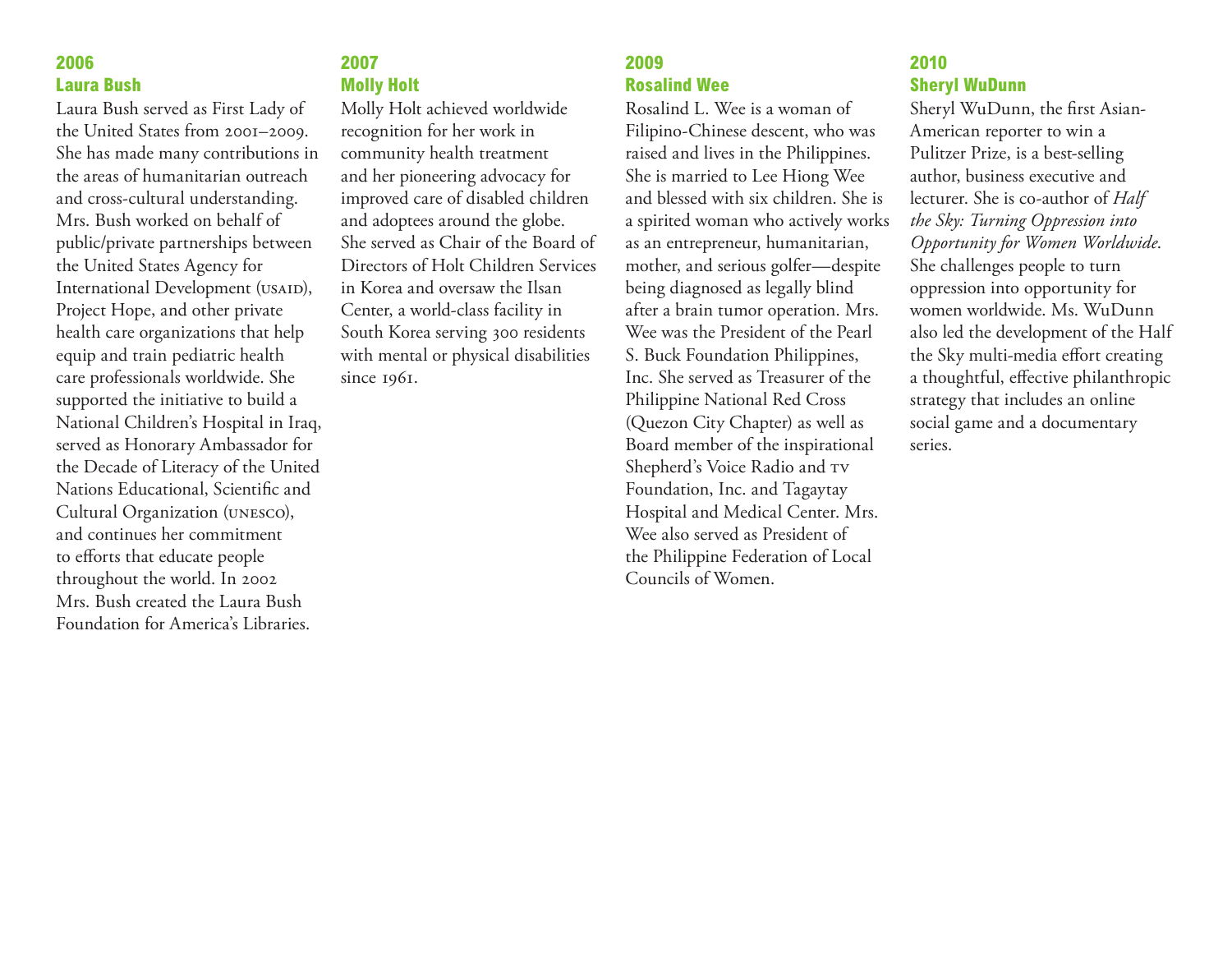#### **2011 Karen Moyer**

Karen Moyer is a versatile woman who excels as a business person, mother, wife, and philanthropist. In 2000, Karen and her husband, retired Major League Baseball pitcher Jamie Moyer, founded The Moyer Foundation, a non-profit organization whose mission is to empower children in distress by providing education and support to help them lead healthy and inspired lives. In addition to supporting organizations through grants, The Moyer Foundation created and funds Camp Erin, the largest nationwide network of bereavement camps for children and teens as well as Camp Mariposa, a camp for children affected by addiction in their families. Karen has a strong relationship with her eight children. In addition to their six birth children, the Moyers adopted two daughters from Guatemala.

## **2013 Esther Hewlett**

Inspired by Pearl S. Buck's humanitarian work, Esther Hewlett accepted Pearl Buck's personal invitation to travel to Taipei to help lay the groundwork for opening a Taiwan office to serve Amerasian children. Ms. Hewlett's experience in Taiwan was transformative and led her to a lifetime of commitment working for the rights of women around the world, the ability of young people to change the world, and the building of a global community. Her advocacy and humanitarian efforts on behalf of the Global Fund for Women, New Global Citizens, and the Flora Family Foundation are inspirational.

## **2015 Pamela Rainey Lawler**

Pamela Rainey Lawler is the founder of Philabundance, the leading organization in the Philadelphia region dedicated to eliminating hunger and food insecurity. Philabundance was founded in 1984 with a \$1,500 investment and now serves men, women, and children every week. One of the first in the nation to successfully collect and distribute surplus perishable foods safely and efficiently, Philabundance serves as a model for other cities and food banks to access a previously untapped source for emergency food. Pamela inspires others through her mentorship of the next generation of innovators and is a soughtafter speaker on the challenges facing social entrepreneurs and others interested in developing and sustaining social impact ventures.

## **2016 Jane Golden**

Jane Golden is the founder and executive director of the City of Philadelphia Mural Arts Program (Mural Arts). Under the driving force of Ms. Golden's direction, Mural Arts has created more than 3,800 works of public art through innovative collaborations with community-based organizations, city agencies, nonprofit organizations, schools, the private sector, and philanthropies. Through these partnerships, Ms. Golden has developed innovative and rigorous programs in youth art education, restorative justice, and behavioral health that have made it possible for thousands to experience and witness the power of art. She also has overseen a series of increasingly complex, ambitious, and awardwinning public art projects, and is currently sought after nationally and internationally as an expert on urban transformation through art.